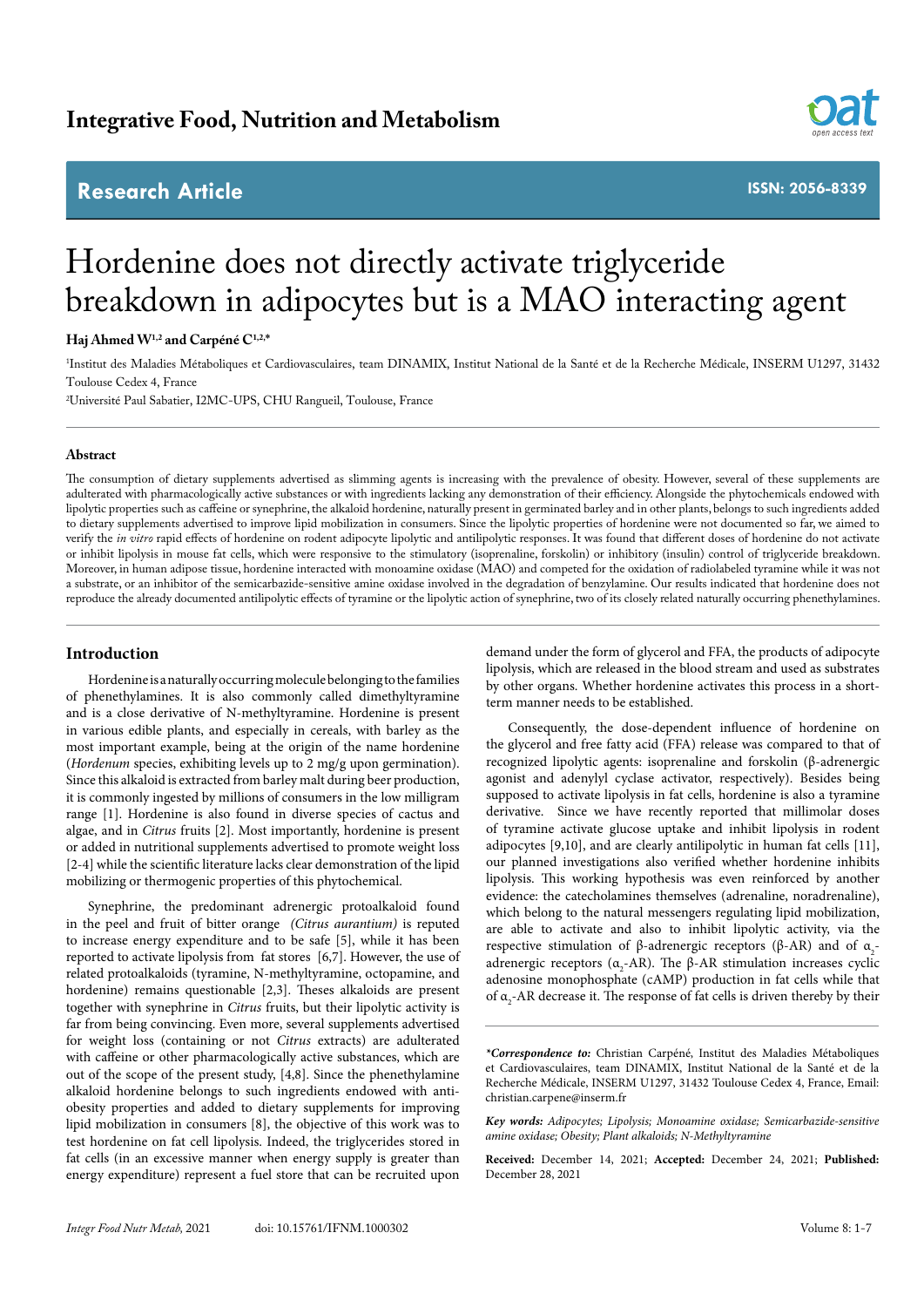adrenoceptor equipment [12]. In addition, Sommer and coworkers clearly showed that hordenine dose-dependently inhibited cAMP production in forskolin-stimulated cultured in human embryonic kidney cells [1]. Although this finding was due to a biased agonism at dopaminergic D2-receptors, it reinforced our interest in investigating both putative lipolytic and antilipolytic effects of hordenine.

Catecholamines and dopamine are substrates of MAO-A and MAO-B, which support the termination of action of these neurotransmitters [13]. In view of its chemical structure, hordenine might also interact with such mitochondrial enzymes as well as with other amine oxidases highly expressed in adipocytes. Since benzylamine and methylamine contribute to the regulation of lipolytic and lipogenic activities of fat cells via their oxidation by amine oxidases different from MAO, namely semicarbazide-sensitive amine oxidases (SSAO) [14,15], a putative interaction of hordenine with these membrane-bound enzymes was included in the following study.

Differently from the exploration of lipolysis pathway that requires adipose cell integrity, the assay of amine oxidase activity can be performed on acellular biological resource, such as purified enzymes or crude homogenates. We take the opportunity of available frozen pieces of human adipose tissue (AT) to investigate a putative interaction between hordenine and the human forms of MAO and SSAO.

It was out of the scope of the present work to define the mean daily intake of hordenine by consumers since this aspect has been already analyzed [16]. On the contrary, this study will focus attention on the short-term effects of increasing doses of hordenine in rodent adipocytes and in human AT. Since hordenine has already been tested at 100 and 500 µM on human melanocytes [17], we used for the following study, a dose range comprised between 1 µM and 1 mM. At these doses, no substantial direct regulatory effect was found on triglyceride breakdown in mouse adipocytes, while an interaction with human MAO, but not SSAO, was confirmed.

# **Materials and methods**

## **Chemicals**

Hordenine, tyramine hydrochloride, (−)-isoprenaline hydrochloride, hydrogen peroxide  $(\rm H_2O_2)$ , semicarbazide, insulin and albumin (of bovine origin), and other reagents were obtained from Sigma-Aldrich (Saint Quentin Fallavier, France), as it was also the case for [14C]-tyramine. The compounds Ro 41-1049 (N-(2-Aminoethyl)- 5-(3-fluorophenyl)-4-thiazolecarboxamide hydrochloride) and Ro 16-6491 (N-(2-Aminoethyl)-4-chlorobenzamide) were obtained from Roche (Neuilly-sur-Seine, France) and served as selective MAO-A and MAO-B blockers, respectively. DMSO was used at 50% v/v to dissolve caffeine and hordenine for stock solutions kept at 6°C. The chemical structures of hordenine and N-methyltyramine are not presented in this report since they are given in the first figure of the freely accessible work of Sommer and coworkers [1].

#### **Animals**

Twenty C57J6 mice of both genders were obtained from (Charles River, L'Arbresle, France) and grown at CREFRE (Centre Régional d'Exploration Fonctionnelle et Ressources Expérimentales, Toulouse, France) and kept in plastic boxes containing a maximum of four animals per cage. They were fed a standard rodent chow and received water *ad libitum* under controlled environment (12:12 h light-dark cycle and temperature of  $22 \pm 2$  °C). All animal procedures complied with the principles established by the Institut National de la Santé et

de la Recherche Médicale (INSERM, France) according to the Protocol Permission Number 12-1048-03-15 (on the 20/03/2012) and were approved by the local Ethics Committee. Adipose tissue was removed from subcutaneous or visceral, including perigonadic, anatomical locations as already detailed [18], and pooled for the subsequent preparation of freshly isolated adipocytes.

## **Adipose cell functional explorations**

Minced pieces of adipose depots were digested by 1 mg/mL collagenase type II for approximately 45 min under agitation in Krebs-Ringer salt solution pH 7.5 containing 15 mM sodium bicarbonate, 10 mM HEPES and 3.5% of fat-depleted albumin. The isolation, and washing steps, as well as the distribution of fat cell suspension into assay wells were performed as previously described [19]. Lipolytic activity was assessed by determining the glycerol released in the medium after 90 min incubation of adipocytes according to [19]. Free fatty acid release was also another index measured in parallel to study the influence of tested agents on triglyceride breakdown, as in [20].

#### **Human adipose tissue samples**

The adipose samples were obtained from six women undergoing abdominal surgery at the Rangueil hospital, Toulouse (France) with their informed consent. Their mean body mass (BMI) was  $26.1 \pm 1.8$ kg/m2 . Samples of abdominal subcutaneous AT were immediately frozen in liquid nitrogen and then stored at -80°C, until their use. AT samples were thawed at room temperature and homogenized in 200 mM phosphate buffer (pH 7.5) as already described [21] and just before the different types of amine oxidase activity assays, using either radiometric or fluorometric methods.

#### **Assessment of amine oxidation**

The oxidation of 0.5 mM [14C]-tyramine was performed, as described in [22], using human AT homogenates as a biological source of amine oxidases. Frozen pieces of subcutaneous abdominal adipose depots were thawed and prepared as described above. Amine oxidation was then determined on 30-min incubation at 37 °C, as already described [23]. As already described [24], the extraction and the counting of aldehydic products was performed in ethyle acetate/toluene and in liquid scintillation, respectively. The reference SSAO inhibitor (1 mM semicarbazide) impaired less than 5 % of the production of tyraminerelated radioactive aldehydes, while it almost totally obliterated the benzylamine-induced hydrogen peroxide production, which was determined according to an Amplex Red-based fluorometric method, as in [25]. Protein quantification was performed using DC Protein Assay kit (BioRad, Hercules, CA, USA), then amine oxidase activity expressed as nmoles of oxidation product/mg protein/min.

#### **Statistical analysis**

Results are presented as mean ± standard error of the mean (SEM). Statistical analysis for comparisons between treated and respective control used ANOVA followed by post hoc tests. NS: non significantly different from respective control.

# **Results**

# **Lipolytic activity**

The first tests of the direct influence of hordenine on lipolysis were performed on 90-min incubation with adipocytes isolated from seven-month-old mice. The lipolytic agents of reference were the β-adrenergic agonist isoprenaline and the direct activator of adenylyl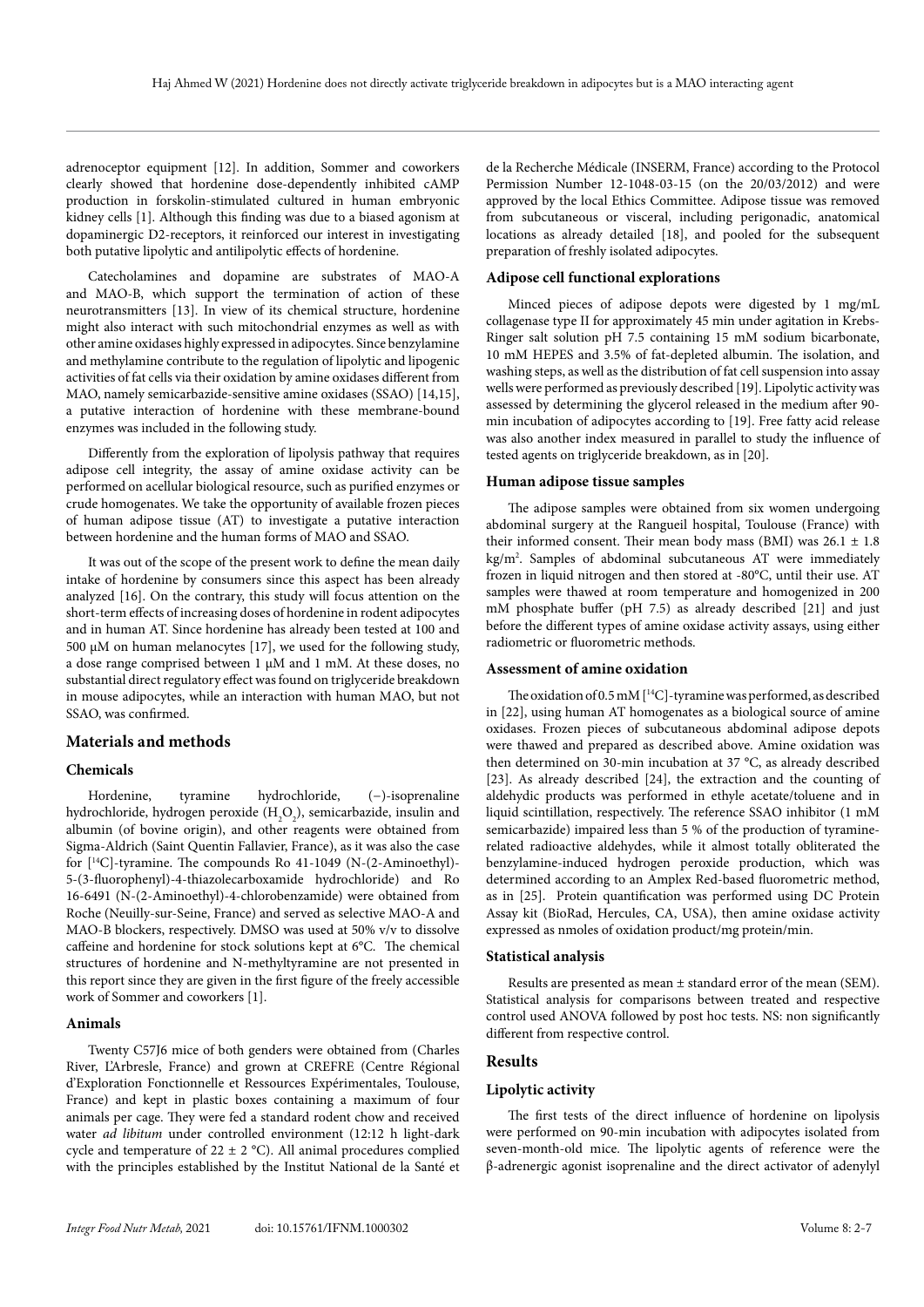

Figure 1. Comparative study of the effects of hordenine and other lipolytic agents in mouse adipocytes.

Mouse adipocytes were incubated for 90 min without (basal, open square) or with the indicated concentrations of hordenine (closed triangles). The lipolytic agents of reference, isoprenaline (closed circles), forskolin (closed squares), and adrenocorticotropic hormone (ACTH, open circle) were also added at the beginning of the incubation. The release of A) Glycerol and B) free fatty acids (FFA) ito the incubation medium was measured at the end of the incubation. Mean  $\pm$  SEM of 8 adipocyte preparations. Different from basal lipolysis at: \*\*  $p < 0.01$ .

cyclase forskolin. Both lipolytic agents stimulated glycerol and free fatty acid (FFA) release. The maximal lipolysis was reached with 10 µM isoprenaline, which was set at 100% (Figure 1). Adrenocorticotropic hormone (ACTH) was also significantly lipolytic at 1 µM, validating the functionality of the tested adipocyte preparations. In these conditions, hordenine was inactive on glycerol release and on FFA release when tested from 1 µM to 1 mM (Figure 1).

However, the relatively elevated basal values of lipolysis, together with the relatively modest stimulation by isoprenaline found in these adipocytes (2- to 3-fold activation), prompted us to verify whether hordenine could be more active in more responsive adipocytes from younger mice. Further analyses were therefore performed on six additional adipocyte preparations obtained from two-month-old mice.

In this second set of experiments, fat cells were more responsive to isoprenaline since they activated their basal glycerol and FFA release by seven-to ten-fold (Figure 2). Hordenine at 100 µM did not alter lipolytic activity, neither in basal nor in stimulated conditions.

Although hordenine was apparently devoid of any effect, it was studied whether the amine could influence the antilipolytic effect of insulin. The presence of  $0.1 \mu$ M insulin inhibited by approximately onethird of the lipolytic effect of 0.1 µM isoprenaline, and this remained unchanged in the presence of 100 µM hordenine (Figure 2). Hordenine was therefore not modifying the antilipolytic response to insulin.

Taken together, these data indicated that hordenine could not mimic or impair the activatory action of isoprenaline, and that it could not mimic or impair the inhibitory action of insulin. Thus, hordenine cannot be considered as capable to directly regulate triglyceride breakdown in mouse adipocytes that are responsive to other lipolytic and antilipolytic agents.

Apparently, hordenine was not interacting in a functional manner with membrane receptors that are stimulated by other biogenic amines (e.g. catecholamines), and which positively or negatively regulate triglyceride breakdown in adipocytes. However, since being a biogenic amine, hordenine can interact with other steps involved in aminergic systems such as enzymes involved in neurotransmitter clearance.

# **Monoamine oxidase activity**

Adipocytes are known to express MAO and SSAO, two types of amine oxidases that degrade partially overlapping panels of soluble amines. Because phenethylamines, to which belongs hordenine, are MAO substrates, and because MAOs are involved in the regulation of energy balance, further investigation on the elusive interplay between MAO and hordenine appeared highly relevant. To this aim, the oxidation of [14C]-radiolabelled tyramine was measured in the absence and the presence of hordenine and related metabolites. The oxidation of 0.5 mM  $[$ <sup>14</sup>C]-tyramine by homogenates of human subcutaneous AT was dosedependently abolished by the MAO-A inhibitor Ro 411049 (Figure 3). In contrast, the MAO-B inhibitor Ro 166491 was less potent, in agreement with the predominance of MAO-A reported in human AT [26]. Cold tyramine also competed for the oxidation of radiolabelled tyramine: it limited the detection of radiolabeled products of oxidation, as a classical effect of isotopic dilution. Interestingly, hordenine also competed for tyramine oxidation, suggesting that it could act as substrate for human MAO (Figure 3). As expected, the SSAO blocking agent semicarbazide at 1 mM was unable to impair [14C]-tyramine oxidation. This confirmed that tyramine is mostly oxidized by MAO in human AT and not by copper-containing amine oxidases such as SSAO. Caffeine was also tested in parallel conditions since this lipolytic alkaloid has been described to inhibit MAO [27] and SSAO [21,28]. Caffeine was able to partially impair the oxidation of radiolabeled tyramine since at 1 mM it produced  $38 \pm 5$ % inhibition ( $n = 6$ , not shown).



Figure 2. Lack of lipolytic and antilipolytic effect of hordenine in mouse adipocytes. The release of glycerol (A) and free fatty acids (B) was measured at the end of 90 min incubation and results were expressed as percentage of 0.1 µM isoprenaline-dependent lipolysis, in the absence of any agent or vehicle. No significant difference was found between without (control: 1 % DMSO vehicle, closed columns) and with 100 µM hordenine (open columns) for each condition tested. Mean ± SEM of 8 experiments.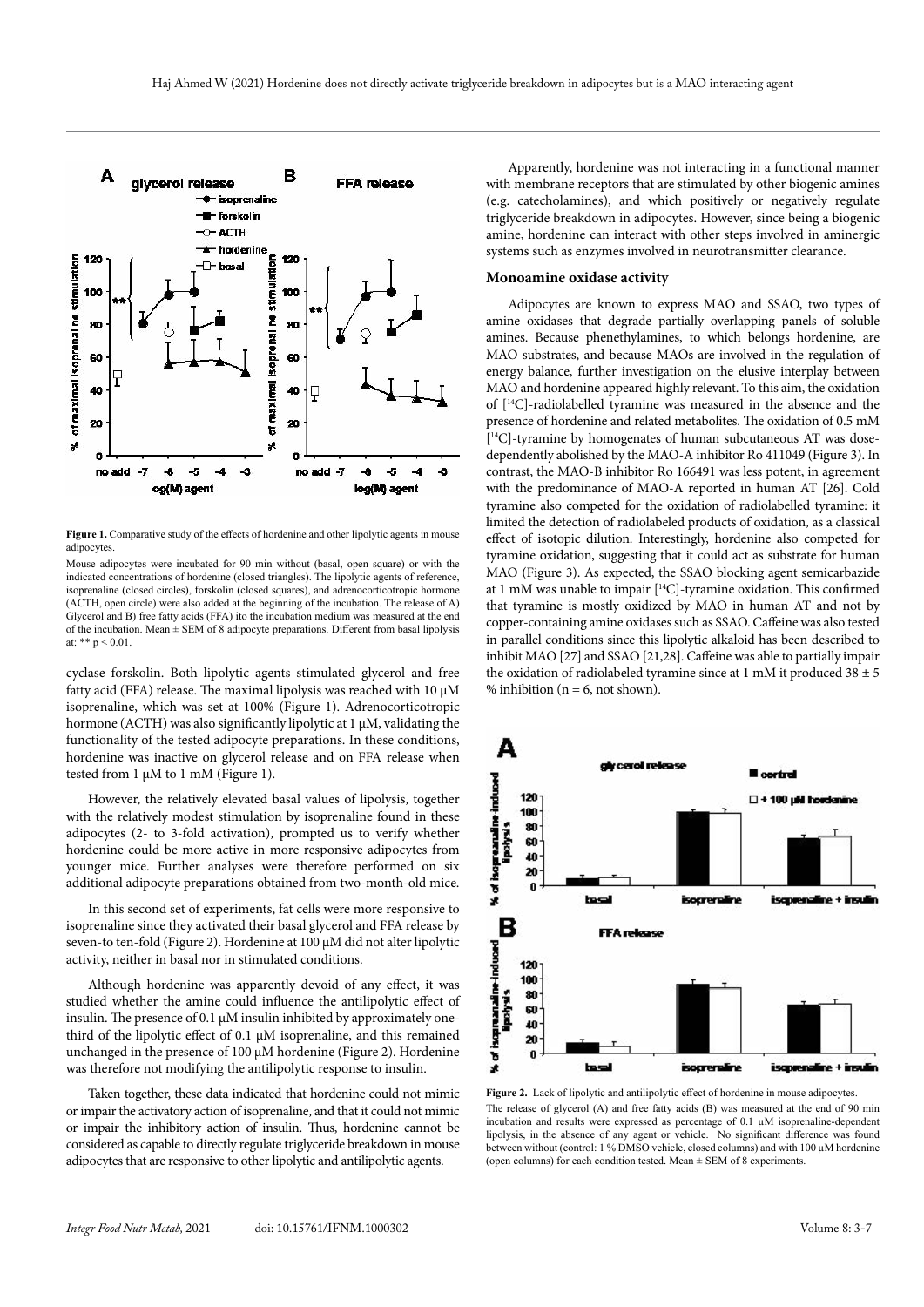

**Figure 3.** Influence of hordenine and of reference MAO-inhibitors on tyramine oxidation by human adipose tissue.

The oxidation of 0.5 mM  $[$ <sup>14</sup>C]-tyramine by human AT homogenates was set at 100 % in the absence of any added agent, while background was set at 0 %. The production of radioactive aldehydes derived from [14C]-tyramine oxidation was dose-dependently inhibited by hordenine (closed triangles) and by the selective MAO-A inhibitor (Ro-411049, open circles), the MAO-B inhibitor Ro-166491 (open squares), or even by cold tyramine (closed squares). Tyramine oxidation was not inhibited by 1 mM semicarbazide (closed circles). Each point is the mean  $\pm$  SEM from 4 to 6 preparations from overweight subjects.

Indeed, in these experiments, it was difficult to distinguish the inhibition curves of inhibitory agents from those of competitive substrates: for instance, the curves of Ro 166491 and tyramine were almost superimposed in Figure 3. In other words, it was unclear whether hordenine actually competed for tyramine oxidation by being oxidized or whether it was impairing MAO activity without undergoing oxidative deamination. If hordenine is really oxidized by adipose cells, it has to produce ammonia, hydrogen peroxide and the corresponding aromatic aldehyde, which are all end-products of catabolism by amine oxidases, irrespective of the nature of the substrate or the enzyme [13]. It was therefore mandatory to verify whether hordenine promoted hydrogen peroxide release in human AT homogenates like other wellrecognized amine oxidase substrates.

#### **Hydrogen peroxide production**

It was measured how the human AT preparations were generating hydrogen peroxide  $(\mathrm{H_2O}_2)$  in response to hordenine in comparison with other MAO or SSAO substrates. When benzylamine was incubated at 1 mM for 30 min, it increased by 7.4  $\pm$  1.0 fold the spontaneous  $H_2O_2$ release of human AT homogenates ( $n = 6$ , P<0.001, not shown), as already documented [14]. 1 mM hordenine induced only 10.3 % of this release, while in the same condition's tyramine increased baseline by  $2.1 \pm 0.3$  fold (n = 6, P<0.01, not shown). This suggested that hordenine was not readily oxidized by any of the amine oxidases present in human AT. As expected, the benzylamine-induced  $\rm{H}_{2}\rm{O}_{2}$  release was blocked by semicarbazide, therefore SSAO-mediated, while the tyramine action was prevented by pargyline, therefore MAO-dependent. By contrast, no significant effect of inhibitors could be detected on the weak hordenineinduced  $H_2O_2$  production (not shown).

#### **Semicarbazide-sensitive amine oxidase activity**

It was then investigated whether hordenine and benzylamine could add their capacity to be oxidized by human AT. Figure 4 shows that the combination of hordenine with 0.5 mM benzylamine, did not result in an additive  $H_2O_2$  production, as it was the case with 0.1 mM methylamine, another SSAO substrate. Moreover, hordenine did not inhibit benzylamine oxidation as did increasing doses of semicarbazide and β-aminopropionitrile, two blockers of copper-containing amine oxidases (Figure 4). Again, caffeine partially impaired benzylamine oxidation since, at 1 mM, it inhibited 20  $\pm$  2 % of the benzylaminedependent  $H_2O_2$  production (n = 6, not shown).

Taken together, these observations indicated that hordenine interacted with human MAO but did not modify SSAO activity. They also suggested that hordenine behaved as false substrate, or at least was not readily catabolized by MAO-A and SSAO, predominant in human fat depots.

# **Discussion**

The above *in vitro* experiments showed that hordenine exerts direct effect on adipose cells, but these effects are limited to an interplay with amine oxidation while they are not directly promoting or limiting triglyceride breakdown.

It was not astonishing to observe that hordenine interacts with MAO, since it shares chemical and structural similitudes with the physiological MAO substrate tyramine and with catecholamines that



# benzylamine-induced H2O2

**Figure 4.** Lack of influence of hordenine on benzylamine oxidation by human adipose tissue.

The oxidation of 0.5 mM benzylamine by human AT homogenates induced hydrogen peroxide release that was set at 100 % in the absence of any added agent, while baseline was set at 0 %. The hydrogen peroxide release was dose-dependently inhibited either by the reference SSAO inhibitor semicarbazide (closed circles), β-aminopropionitrile (β-APN, closed squares), and less affected by the MAO inhibitor pargyline (open squares) and hordenine (closed triangles), while it was increased in the presence of methylamine (open circles). Each point is the mean ± SEM of 6 preparations from overweight subjects.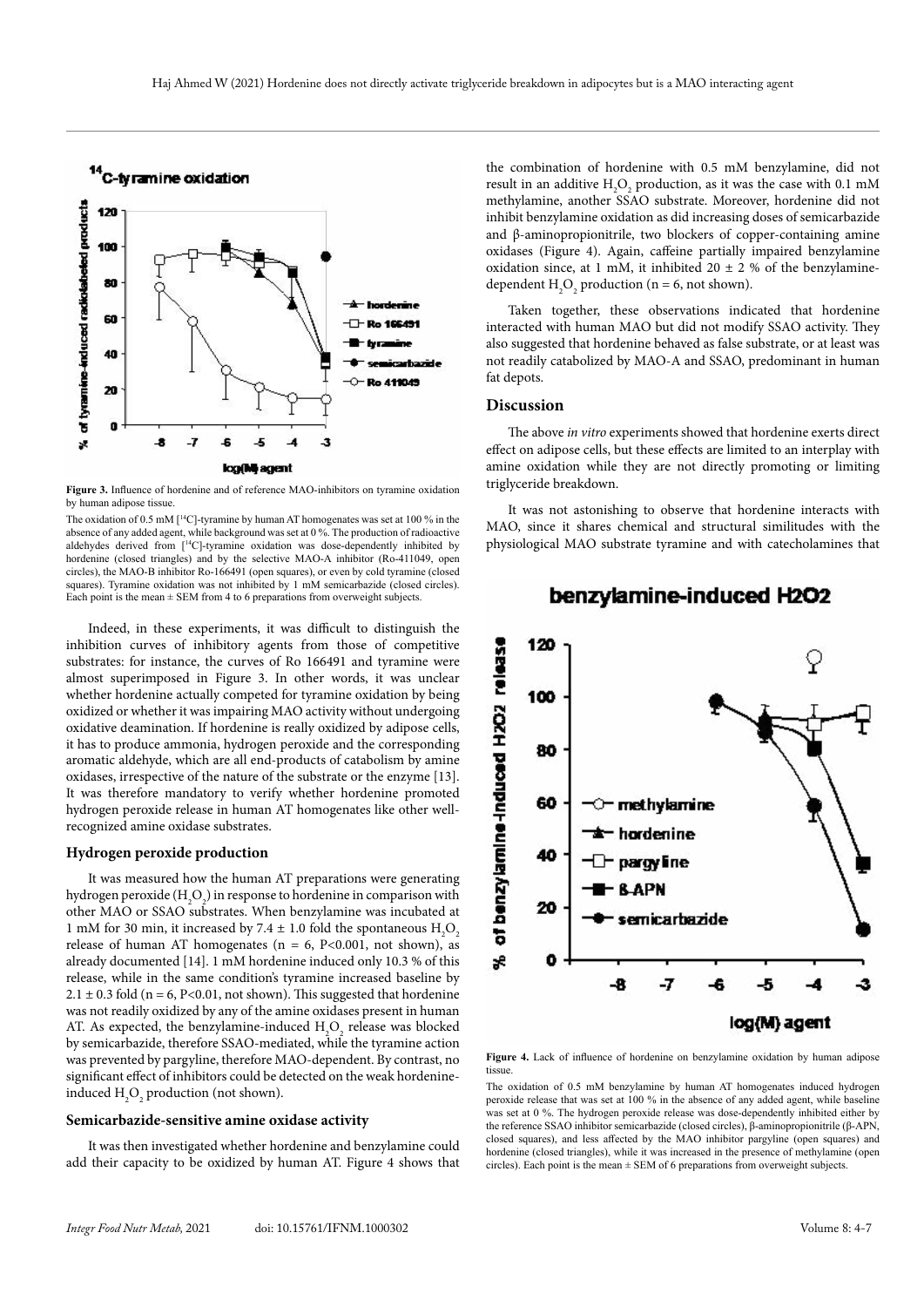are catabolized by MAO both in brain and in peripheral tissues. In fact, hordenine has been described to be deaminated by rat MAO-B several decades ago [29], while its behavior towards human MAO-A or MAO-B remains poorly defined. If one considers that the inhibition of radiolabeled tyramine oxidation by human AT homogenates is demonstrative of a MAO-B inhibition, our study extrapolates to humans the pioneering characterization of Barwell and coworkers [29]. However, human adipose cells express more MAO-A than MAO-B, as confirmed here by the stronger inhibitory property of the MAO-A blocker Ro-11049 when compared to the MAO-B inhibitor. Due to such predominance of MAO-A in human AT, and to the similitude of inhibition curves between a substrate and an inhibitor (tyramine and Ro-166491, respectively), other interpretations rather than MAO inhibition could be raised from the inhibition of  $[$ <sup>14</sup>C $]$ -tyramine oxidation by hordenine. Indeed, any single MAO substrate could have generated the same effect (as it was the case for cold tyramine). However, hordenine did not produce substantial amounts of hydrogen peroxide when incubated with human AT homogenates. Hordenine was far less efficient than tyramine, benzylamine and methylamine in generating this end-product of amine oxidase activity. Hordenine cannot be considered as a valuable substrate but rather as an inhibitor of amine oxidase activity. Under similar conditions, we observed that the naturally occurring methylxanthine caffeine interacted in an inhibitory manner with both the flavoenzyme MAO and the coppercontaining SSAO. These observations thereby confirm the previously reported MAO-inhibitory [27] and SSAO-inhibitory [30] actions of caffeine. Although SSAO inhibition has been invoked in the antiobesity properties of caffeine [31], we have recently reported that such mechanism is not implied in its antilipogenic effects [21]. Similarly, the present study tends to demonstrate that SSAO inhibition does not support the anti-obesity action of hordenine, if any.

Differently from caffeine, known to be a direct lipolytic agent on adipocytes [32], hordenine did not stimulate triglyceride breakdown, at least in mouse fat cells and under our experimental conditions. Such lack of *in vitro* effect is in apparent contradiction with the promised lipid mobilizing properties of hordenine-containing dietary supplements sold to obese subjects or fitness practitioners [3,8,33]. However, a limitation of our study is that it can reveal only rapid and acute lipolytic properties (similar to that of isoprenaline, ACTH or forskolin). In fact, in vivo mobilization can be obtained not solely by agents that directly interact with the management of triglyceride stores in adipocytes, but also by factors that indirectly stimulate lipolysis or fatty acid oxidation via neurohormonal loops, such as activation of sympathetic system. Our observations can only exclude hordenine as a direct strong activator of lipolysis, while other putative indirect effects, such as activation of the orthosympathetic tone, cannot be ruled out.

Nevertheless, the lack of reproduction by hordenine of the lipolytic effect of isoprenaline (a pan-agonist active at all the three subtypes of beta-adrenoceptors present on mouse adipocytes) does not agree with the description of the  $\beta_2$ -AR agonist activity of hordenine reported on transfected cells [34]. This apparent discrepancy may be explained by the fact that receptors overexpressed in host cells can trigger much more signal transduction and amplification than in the native cells used here. In the mouse adipocytes, hordenine did not behave as a full agonist, irrespective of the level of β-adrenergic responsiveness of the target cells, exemplified here by the different efficiency of isoprenaline (high in young mice and slightly altered with aging). Since hordenine was also devoid of antilipolytic effect, alone or in combination with insulin, it looks unlikely that it can activate membrane receptors

known to promote antilipolytic responses, such as purinergic receptors or α<sub>2</sub>-ARs [35]. However, on a pharmacological point of view, it cannot be excluded that the lack of effect of hordenine on adipocyte lipolysis is the result of a balance between an equivalent activation of lipolytic and antilipolytic components. In this view, hordenine has also been described as D2-dopaminergic biased agonist able to lower cAMP levels [16]. Unfortunately, dopamine is not a major immediate regulator of triglyceride assembly and breakdown in adipocytes [36]. Anyhow, hordenine did not exhibit any clear-cut trend to increase or to decrease basal triglyceride breakdown at doses ranging from 1 µM to 1 mM, while dualistic agents generally exhibit biphasic curves with inhibitory and activatory components (e.g. adrenaline, with stimulates both antilipolytic  $\alpha_{2}$ -AR and lipolytic  $\beta$ -AR [12]).

Closely related to hordenine, tyramine is not lipolytic save through the catecholamine release it induces in peripheral tissues, creating a somewhat stress-like adrenergic activation of triglyceride breakdown. In this view, tyramine is able, when administered *in situ*, to slightly activate lipolysis in human AT [37], while when administered *in vitro* directly on adipocytes it is not active [37] and rather antilipolytic at high doses [11]. Although not investigated in this study, a direct activation by hordenine of lipolysis in human adipocytes remains unlikely. Thus, we do not recommend toqualify hordenine as lipolytic agent. If this plant alkaloid really exerts beneficial effects on lipid handling and body weight control on consumers, these are probably not supported by direct stimulation of lipid mobilization. If demonstrated, the advertised action of hordenine on lipid burning, will likely result from its biotransformation into another more active substance, or alternatively from altered degradation of neurotransmitters by peripheral or central MAOs. To our knowledge, the gastrin releasing properties of hordenine and its capacity to bind serotonin receptor 4b [38] have not to play an essential role in the activation of lipolysis since many of the gastrointestinal peptides do not affect lipolysis in human adipocytes [39] and since serotonin is rather inhibitory of lipolysis [40].

The plasma levels of hordenine do not exceed 20 nM after a single ingestion of 1 L of beer in healthy consumers [16], and one can considered that the highest concentrations tested in the present *in vitro* experiments are extraphysiological. However, even at the lowest dose tested, hordenine did not modulate lipolysis. It cannot be conceived that oral intake of this biased D2 agonist/MAO inhibitor acutely regulates lipid mobilization from fat stores in human subjects. Clinical studies are required to demonstrate whether nutritional supplementation with hordenine is efficient to promote slimming effect in consumers. Nevertheless, in such studies it will be also of interest to have a comparative approach with other biogenic amines that often accompany hordenine in various edible plants (e.g. synephrine, octopamine, N-methyltyramine in *Citrus* fruits [2,5,41]). An addition or even a synergism between the actions of such dietary components is highly probable and may lead to beneficial long-term nutrigenomic effects occurring with repeated ingestion. However, when returning to the rapid and acute effects on adipocytes as target cells, and when compared with the intrinsic lipolytic effects of synephrine [6], hordenine is not expected to be a solid candidate to prevent excessive body weight gain.

Finally, it must be noted that MAO-interacting agents are not mandatorily slimming agents [42]. Although the MAO-B inhibitor selegiline has been recently reported to limit adiposity in rats [43], as it was also the case for phenelzine [44], the MAO substrate tyramine has quite opposite effects. Tyramine potentiates the poor antilipolytic effect of insulin in adipocytes from old rats [45] and potentiates the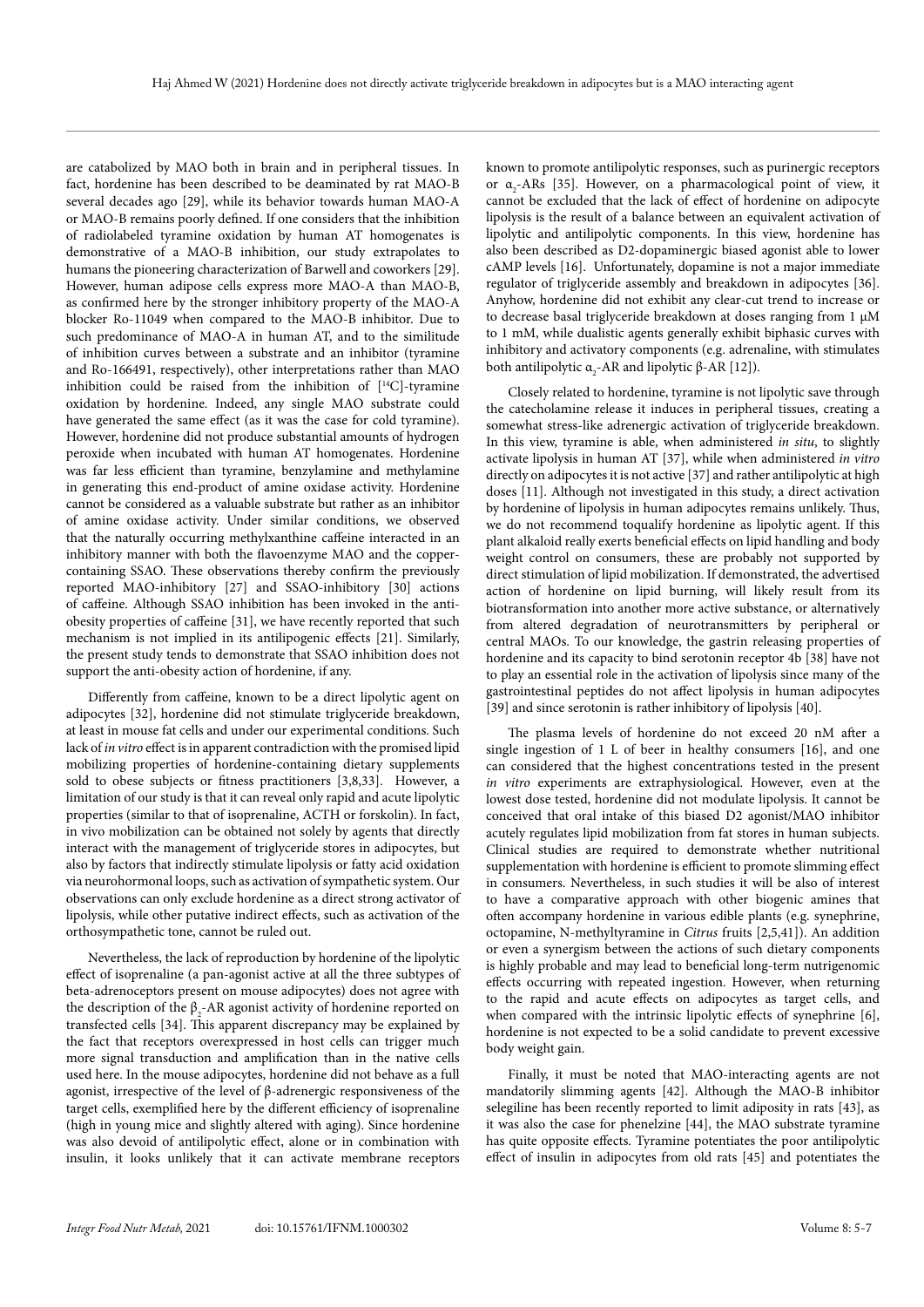stimulation of glucose transport by vanadium in rodent fat cells [46]. Tyramine is also antilipolytic in human adipocytes [11] and its chronic administration in rodents transiently favors glucose homeostasis [47] at the expense of increased fattening [10]. In view of the risk of hypertensive crisis it represents, tyramine, a parent molecule of hordenine (which is N,N-dimethyltyramine) has never been claimed as a slimming or a 'fat-burning' agent, while this is the case for another related plant alkaloid, synephrine, known to be lipolytic [7] and devoid of serious adverse effects [5]. Similarly, to tyramine [47,48], hordenine has been reported to protect again diabetic complications in mice [49], but its antihyperglycaemic action is far for being demonstrated.

Differently from the reported actions of tyramine, hordenine did not exhibit antilipolytic actions in mouse adipocytes and did not generate hydrogen peroxide in AT homogenates. In the present *in vitro* study, hordenine also behaved differently from its parent molecule synephrine. Although closely related to other biogenic amines, hordenine does not appear to share the same metabolic influences. Hordenine has to be considered differently from tyramine, N-methyltyramine and synephrine because it is not so abundant than these other phytochemicals in several edible plants (e.g. *Citrus* fruits [7]) or nutritional supplements sold to control body weight, and most importantly because it does not appear to interfere so substantially with lipid handling or carbohydrate metabolism.

#### **Conclusion**

An interaction with human MAO is the sole effect of hordenine detected in this study. Together with its poor capacity to generate hydrogen peroxide when oxidized by human AT, this effect suggests that this phytochemical can be added to the long list of naturally occurring weak MAO-inhibitors. In fact, our findings tend to classify this amine as a mixed MAO substrate/inhibitor. This is in agreement with the overall qualification of indirect adrenergic drug already reported in previous pharmacological studies. Even if negative regarding direct activation of triglyceride breakdown, our *in vitro* observations indicate that hordenine could affect the sympathetic nervous system. Lastly, the hordenine consumption cannot likely increase lipid mobilization from fat depots since this plant alkaloid is lacking noticeable lipolytic action, even when tested at high doses.

## **Acknowledgments and funding**

This study was partly supported by recurrent grant from INSERM to Units 1048 & 1297. Authors thank all the staff of the Plastic surgery department (head: Jean-Louis Grolleau) of Rangueil University Hospital (Toulouse, France) for providing us with human adipose samples.

#### **References**

- 1. Sommer T, Dlugash G, Hübner H, Gmeiner P, Pischetsrieder M (2019) Monitoring of the dopamine  $D_2$  receptor agonists hordenine and N-methyltyramine during the brewing process and in commercial beer samples. *Food Chem* 276: 745-753. [[Crossref\]](https://pubmed.ncbi.nlm.nih.gov/30409657/)
- 2. Nelson BC, Putzbach K, Sharpless KE, Sander LC (2007) Mass spectrometric determination of the predominant adrenergic protoalkaloids in bitter orange (Citrus aurantium). *J Agric Food Chem* 55: 9769-9775. [[Crossref](https://pubmed.ncbi.nlm.nih.gov/17966980/)]
- 3. Viana C, Zemolin GM, Müller LS, Dal Molin TR, Seiffert H, et al. (2016) Liquid chromatographic determination of caffeine and adrenergic stimulants in food supplements sold in Brazilian e-commerce for weight loss and physical fitness. *Food Addit Contam Part A Chem Anal Control Expo Risk Assess* 33: 1-9. [[Crossref](https://pubmed.ncbi.nlm.nih.gov/26560757/)]
- 4. Avula B, Bae JY, Chittiboyina AG, Wang Y, Wang M, et al. (2019) Liquid chromatography-quadrupole time of flight mass spectrometric method for targeted analysis of 111 nitrogen-based compounds in weight loss and ergogenic supplements. *J Pharm Biomed Anal* 174: 305-323. [[Crossref\]](https://pubmed.ncbi.nlm.nih.gov/31195319/)
- 5. Stohs SJ, Preuss HG, Shara M (2011) The safety of Citrus aurantium (bitter orange) and its primary protoalkaloid p-synephrine. *Phytother Res* 25: 1421-1428. [[Crossref\]](https://pubmed.ncbi.nlm.nih.gov/21480414/)
- Mercader J, Wanecq E, Chen J, Carpéné C (2011) Isopropylnorsynephrine is a stronger lipolytic agent in human adipocytes than synephrine and other amines present in Citrus aurantium. *J Physiol Biochem* 67: 443-452. [[Crossref\]](https://pubmed.ncbi.nlm.nih.gov/21336650/)
- 7. Carpéné MA, Testar X, Carpéné C (2014) High doses of synephrine and octopamine activate lipolysis in human adipocytes, indicating that amines from Citrus might influence adiposity. In: Citrus K Hayat, Editor Nova Science Publishers Inc Chapter 8: 141-168.
- 8. Biesterbos JWH, Sijm D, van Dam R, Mol HGJ (2019) A health risk for consumers: the presence of adulterated food supplements in the Netherlands. *Food Addit Contam Part A Chem Anal Control Expo Risk Assess* 36: 1273-1288. [[Crossref](https://pubmed.ncbi.nlm.nih.gov/31294678/)]
- 9. Visentin V, Prevot D, Marti L, Carpéné C (2003) Inhibition of rat fat cell lipolysis by monoamine oxidase and semicarbazide-sensitive amine oxidase substrates. *Eur J Pharmacol* 466: 235-243. [[Crossref](https://pubmed.ncbi.nlm.nih.gov/12694806/)]
- 10. Les F, Iffiu-Soltesz Z, Mercader J, Carpéné C (2017) Tyramine activates lipid accumulation in rat adipocytes: influences of in vitro and in vivo administration. *AIMS Molecular Science* 4: 339-351.
- 11. Carpéné C, Galitzky J, Belles C, Zakaroff-Girard A (2018) Mechanisms of the antilipolytic response of human adipocytes to tyramine, a trace amine present in food. *J Physiol Biochem* 74: 623-633. [[Crossref\]](https://pubmed.ncbi.nlm.nih.gov/30039351/)
- 12. Lafontan M, Berlan M (1995) Fat cell alpha 2-adrenoceptors: the regulation of fat cell function and lipolysis. *Endocr Rev* 16: 716-738. [[Crossref\]](https://pubmed.ncbi.nlm.nih.gov/8747832/)
- 13. Tipton KF (2018) 90 years of monoamine oxidase: some progress and some confusion. *J Neural Transm (Vienna)* 125: 1519-1551. [[Crossref](https://pubmed.ncbi.nlm.nih.gov/29637260/)]
- 14. Morin N, Lizcano JM, Fontana E, Marti L, Smih F, et al. (2001) Semicarbazidesensitive amine oxidase substrates stimulate glucose transport and inhibit lipolysis in human adipocytes. *J Pharmacol Exp Ther* 297: 563-572. [[Crossref](https://pubmed.ncbi.nlm.nih.gov/11303044/)]
- 15. Carpéné C, Mauriège P, Boulet N, Biron S, Grolleau J, et al. (2019) Methylamine Activates Glucose Uptake in Human Adipocytes Without Overpassing Action of Insulin or Stimulating its Secretion in Pancreatic Islets. *Medicines (Basel)* 6: 89. [[Crossref\]](https://pubmed.ncbi.nlm.nih.gov/31409018/)
- 16. Sommer T, Göen T, Budnik N, Pischetsrieder M (2020) Absorption, Biokinetics, and Metabolism of the Dopamine D2 Receptor Agonist Hordenine (N,N-Dimethyltyramine) after Beer Consumption in Humans. *J Agric Food Chem* 68: 1998-2006. [[Crossref\]](https://pubmed.ncbi.nlm.nih.gov/31984737/)
- 17. Kim SC, Lee JH, Kim MH, Lee J, Beom Kim Y, et al. (2013) Hordenine, a single compound produced during barley germination, inhibits melanogenesis in human melanocytes. *Food Chem* 141: 174-181.
- 18. Iffiu-Soltesz Z, Wanecq E, Lomba A, Portillo MP, Pellati F, et al. (2010) Chronic benzylamine administration in the drinking water improves glucose tolerance, reduces body weight gain and circulating cholesterol in high-fat diet-fed mice. *Pharmacol Res* 61: 355-363. [[Crossref](https://pubmed.ncbi.nlm.nih.gov/20045461/)]
- 19. Carpéné C, Galitzky J, Saulnier-Blache JS (2016) Short-term and rapid effects of lysophosphatidic acid on human adipose cell lipolytic and glucose uptake activities. *AIMS Molecular Science* 3: 222-237.
- 20. Leroux M, Lemery T, Boulet N, Briot A, Zakaroff A, et al. (2019) Effects of the amino acid derivatives, β-hydroxy-β-methylbutyrate, taurine, and N-methyltyramine, on triacylglycerol breakdown in fat cells. *J Physiol Biochem* 75: 263-273. [[Crossref](https://pubmed.ncbi.nlm.nih.gov/30919256/)]
- 21. Haj Ahmed W, Boulet N, Briot A, Ryan BJ, Kinsella GK, et al. (2021) Novel Facet of an Old Dietary Molecule? Direct Influence of Caffeine on Glucose and Biogenic Amine Handling by Human Adipocytes. *Molecules* 26: 3831. [[Crossref](https://pubmed.ncbi.nlm.nih.gov/34201708/)]
- 22. Fowler CJ, Tipton KF (1981) Concentration dependence of the oxidation of tyramine by the two forms of rat liver mitochondrial monoamine oxidase. *Biochem Pharmacol* 30: 3329-3332. [[Crossref](https://pubmed.ncbi.nlm.nih.gov/7326042/)]
- 23. Carpéné C, Les F, Hasnaoui M, Biron S, Marceau P, et al. (2016) Anatomical distribution of primary amine oxidase activity in four adipose depots and plasma of severely obese women with or without a dysmetabolic profile. *J Physiol Biochem* 73: 475-486. [[Crossref\]](https://pubmed.ncbi.nlm.nih.gov/27766585/)
- 24. Prévot D, Soltesz Z, Abello V, Wanecq E, Valet P, et al. (2007) Prolonged treatment with aminoguanidine strongly inhibits adipocyte semicarbazide-sensitive amine oxidase and slightly reduces fat deposition in obese Zucker rats. *Pharmacol Res* 56: 70-79. [[Crossref](https://pubmed.ncbi.nlm.nih.gov/17548204/)]
- 25. Haj Ahmed W, Peiro C, Fontaine J, Ryan BJ, Kinsella GK, et al. (2020) Methylxanthines Inhibit Primary Amine Oxidase and Monoamine Oxidase Activities of Human Adipose Tissue. *Medicines (Basel)* 7: 18. [[Crossref](https://pubmed.ncbi.nlm.nih.gov/32252407/)]
- 26. Pizzinat N, Marti L, Remaury A, Leger F, Langin D, et al. (1999) High expression of monoamine oxidases in human white adipose tissue: evidence for their involvement in noradrenaline clearance. Biochem Pharmacol 58: 1735-1742. [[Crossref](https://pubmed.ncbi.nlm.nih.gov/10571247/)]